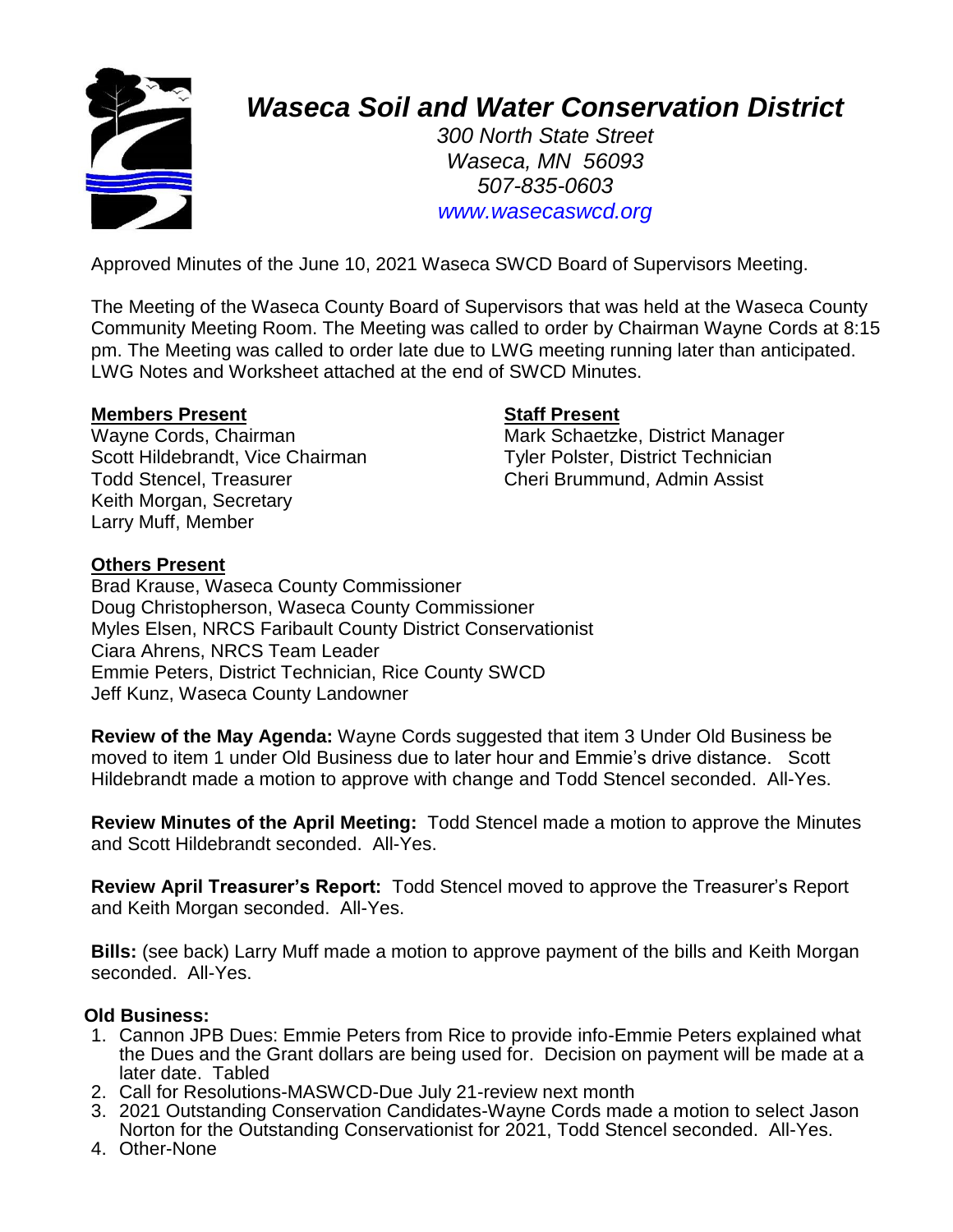## **New Business:**

- 1. Le Sueur 1W1P Recommended Consultant & Contracting-Two Consulting Companies were brought to the Board, Larry Muff made a motion to accept ISG Consultant & Contracting, Todd Stencel seconded. All-Yes
- 2. Change in Gas Station Accounts from Sportsman's to Bock's Service-Scott Hildebrandt made a motion to change account to Bock's Service and Todd Stencel seconded. All-Yes.
- 3. Donation to 4-H for Conservation Projects Award-Todd Stencel made a motion to give the same as last year of \$50.00 and Larry Muff seconded. All-Yes.
- 4. GBERBA Cover Crop Contract-Bob Priebe #319-TMDL-81-17 for \$3,250.00 Cost Share, Total \$6,500.00 Todd Stencel made a motion to approve and Larry Muff seconded. All-Yes.
- 5. Other-None

# **Supervisor/Meeting Reports:**

- 1. Larry Muff attended the Le Sueur 1W1P Meeting and spoke of topics presented. Larry also said that the Welcome SWCD Sign on Hwy 13 South was down, probably due to wind. A suggestion was made to maybe look into a vinyl sign with wind vents. Cheri Brummund will look into and bring back information to next meeting.
- 2. Wayne Cords reported on the GBERBA Meeting he attended.
- 3. No other reports

# **Agency Reports/Commissioners:**

1. Doug Christopherson asked some Buffer dollar questions and Recommendations. He also asked questions on WCA projects that Waseca County is involved in.

# **Staff Reports:**

- 1. Tyler Polster reported on Buffer Compliance checks and the progress of inspections is coming. He also reported on the increase in tree orders and shared the profit and loss numbers for this year.
- 2. Mark Schaetzke reported on CREP and also items on the attached sheet.
- 3. Cheri Brummund reported that she has completed inspections sheets for upcoming RIM Easements for Tyler and also the normal day to day job duties.

## **Adjourn:**

Todd Stencel made a motion to adjourn the meeting and Larry Muff seconded. All-Yes. The meeting was adjourned at 9:20 pm by Board Chairman, Wayne Cords.

## **Next Board Meeting: Thursday, July 8, 2021 at 6:30 pm.**

## **Upcoming events:**

- June 24 10:00 am TSA meeting
- June 25 8:30 LS Policy
- July 7 9:00 am Cannon JPB location pending
- Sept 6 FarmAmerica-Soil Health Field Day

## **June Bills:**

| <b>First National Bank</b>   | Tyler-Cheri-Mark H S A (\$283.33 ea) |                             | 849.99   |
|------------------------------|--------------------------------------|-----------------------------|----------|
| Sportsman Stop               | <b>Truck Gas</b>                     | May \$89.27<br>June \$82.73 | 172.00   |
| <b>Corporate Recognition</b> | Pens                                 | Inv 18645                   | 286.14   |
| <b>Corporate Recognition</b> | Coloring books                       | Inv 18647                   | 613.58   |
|                              |                                      |                             | 1,921.71 |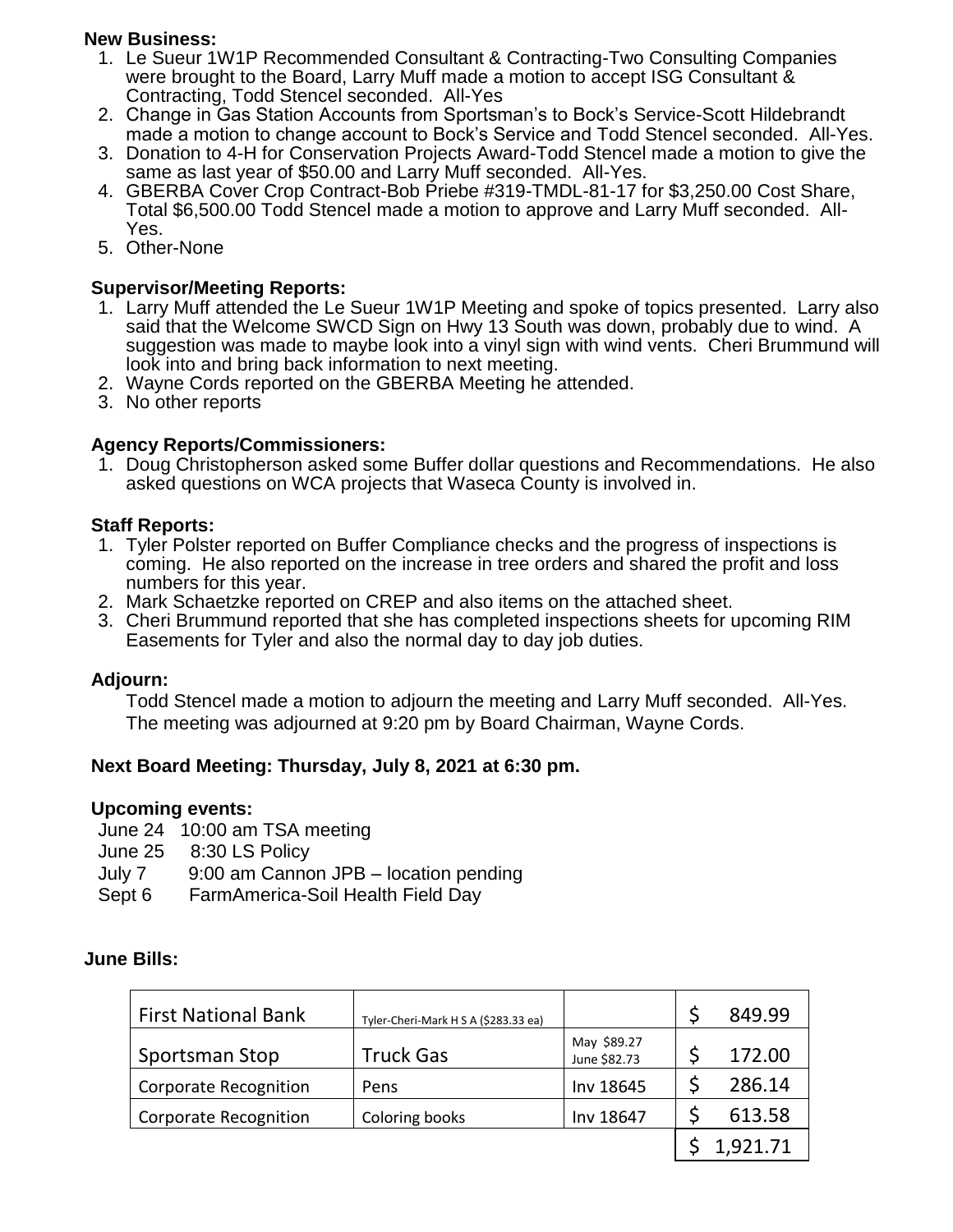# **GBERBA Tech – 5-26-21**

Normal business of projects and financials. We had a discussion on the expectations and eligibility of Multipurpose Drainage Management (MDM) Studies for the Watonwan Watershed using Watershed Based Implementation Funding (WBIF). The Policy board expressed interest in meeting in person for the July meeting so GBERBA staff are going to look into locations that can accommodate that size of a group with consideration for social distancing.

#### **Le Sueur 1W1P steering team**

The steering team conducted interviews of the two consultants that provided statements of qualifications on 5-27-21. The next day we met to review the results of the interview and the group was able to come to a consensus. The group met again on 6-8-21 to plan the upcoming policy meeting and discuss 1W1P contract details. Planning for the kickoff meeting is still pending.

#### **6-2-21 – Cannon Implementation Group**

Staff are working on contracting shoreline inventory, PTMApp, and septic inventory. A few projects are showing up. Projects are currently limited to Teir 1 of the cost share policy. We spent a fair amount of time reviewing what the Clean Rivers Partners (former Cannon River Watershed Partnership) Education Plan. They are focused on public outreach strategies and some staff wanted more technical language from the 1W1P.

#### **6-7-21 – CD30 improvement landowner meeting**

Engineering staff presented two options for increasing the tile capacity on CD30. Expected total costs are high and there did not seem to be consensus if they wanted the improvement to proceed or not. I presented the option of doing a Multipurpose Drainage Management Study with funding support through our grant with MPCA for Le Sueur Civic Engagement. There was consensus from the group to move ahead with this effort. Main goals for this study would be to mitigate increased flow from improvement and be proactive in addressing criticism from DNR. Next steps include identifying scope of study and contracting tasks the SWCD cannot do.

#### **Iosco Tree debris cleanup**

Borneke's completed the last few items of tree planting and seeding. The landowner has burned most of the tree debris and just had a few charred logs to haul away. The county will be wrapping up the final paperwork details of the grant including reimbursing us for our time spent on the project.

#### **WCA**

Haley and I will be will be discussing existing WCA workload to ensure any deadlines are met and that we are providing the proper documentation. There is one violation that may result in a restoration order that has been controversial. Unfortunately there is no exemption that would fit this particular situation.

#### **CREP**

We have two pending new applications. However, FSA is not able to currently process applications due to the soil rental rates being increased and an updated software program that is not functional yet. One wetland restoration project is out for bids. Four are in the title insurance and easement paperwork stage. Paying cost share on restoration costs has been delayed due to delayed payment processing at FSA and to a lesser extent pandemic restrictions with BWSR staff.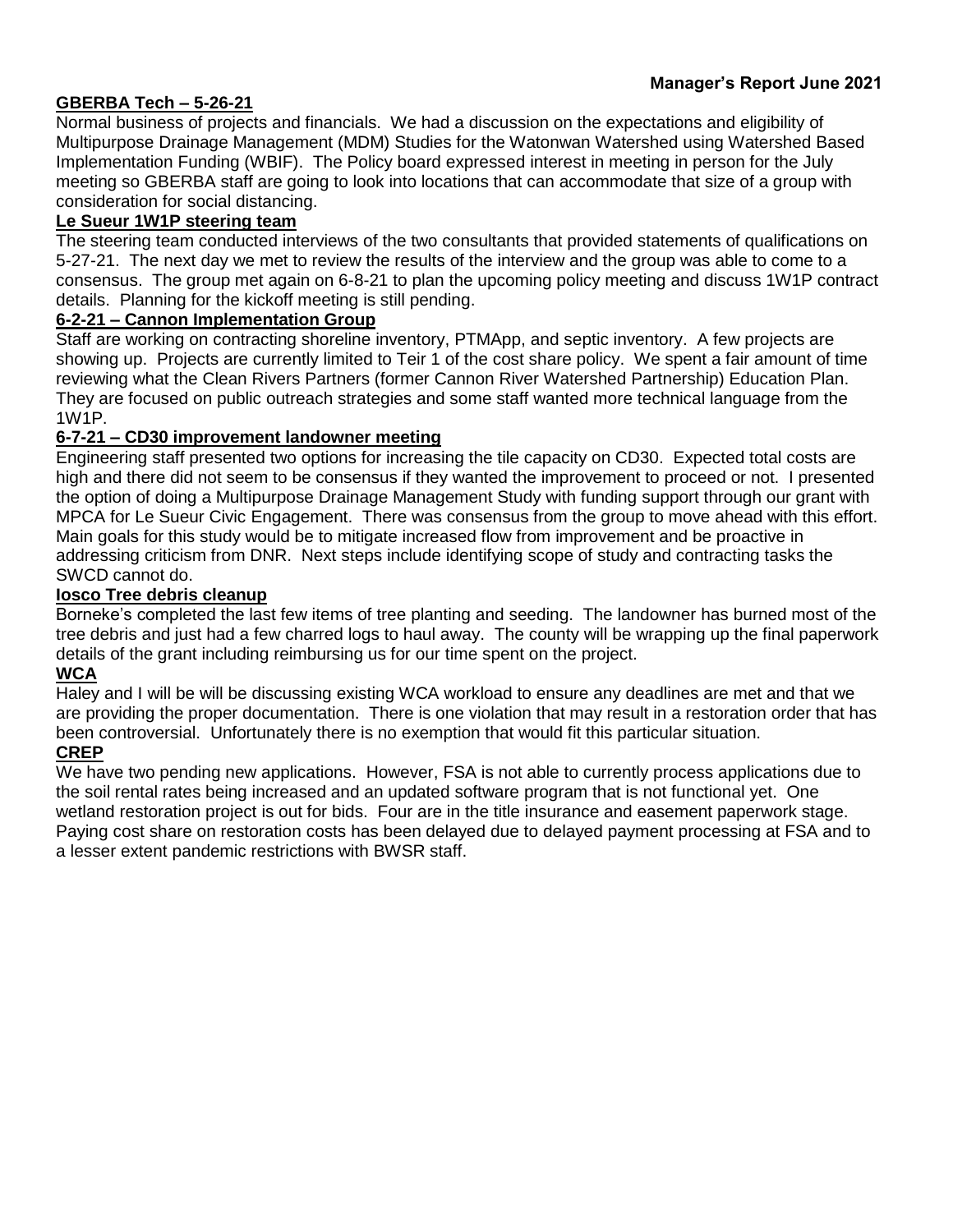# *LWG Meeting Information-Held prior to SWCD Meeting*

Waseca LWG notes taken by Myles Elsen

- 1. In attendance:
	- a. 2 SWCD board members, 2 County commissioners, 3 SWCD staff, 2 NRCS staff, 1 producer
- 2. Meeting started with introductions.
- 3. Ciara walked everyone through why we are here. Why this meeting is important and how the results from the meeting indicate how we rank funding in the coming year.
- 4. Ciara walked everyone through the maps of current applications and practices being implemented in the county.
- 5. Mark took over and walked the group through the ranking of Resource Concerns per land use and gave everyone some time to read through and prioritize for their selves the RC's.
- 6. The group convened and went through the land uses and each RC"s.
- 7. The group then walked through the Priorities/needs, comments on farm bill, training needs, and outreach a. Jason Norton comments read
	- i. Get more interest in cover crop programs by starting out with small acres like 20 or less as an option with options for contract length.
	- ii. Get people like Andy Linder or Joe Jirik involved with talking to potential grower.
	- iii. Draw out specific time lines for plantings-spraying-tillage with different options
	- iv. Suggest Cover crops that will be beneficial to the crop rotation
	- v. Guidance in planning areas and what anticipated outcomes may or may not prove to be.
	- vi. Meetings are good but have more one to one type or group discussions. Jason direct quote "The real meeting and learning starts after the meetings are over. That's when discussions amongst the growers really start.
	- vii. Meetings and forums are beginning to get repetitious, need for new ways of teaching and showing results.
	- b. Outreach:
		- i. 1. There is not a local newspaper or way to communicate to the majority of producers in the county for updates and information on NRCS programs or studies (MOSH). SWCD puts stuff on their website and are thinking about getting social media going. Producers in the room thought the GovDelivery or FSA newsletter would be the best way to share out information in county. 2. Hold

events for the MOSH study.

3. Board members/producers had very good things to say about the self-guided tour. Not a lot of people letting SWCD know they are looking but board members see people stopped all the time.

4. Do a bus tour in the fall to visit different practices and talk about resource concerns which will then create for a better LWG meeting next year as people will understand NRCS practices/terminology better. This will also help bolster the practice adoption.

- c. Farm Bill comments:
	- i. 1. Delay in time from application to contract. More intermediate funding needed. Several sign ups/funding periods per year vs once a year.
	- ii. 2. Easements becoming increasingly more unfriendly and response times terrible
- d. Additional priority needs:
	- i. 1. Streambank erosion is a major concern of many farmers in the county. There are issues with eligibility and cost of projects.
	- ii. 2. Would like to see increase of Wetland Restorations and pollinator plots to improve wildlife in the county.
	- iii. 3. Would like to see increase in outreach events to get contracts numbers and adoption of conservation practices up in county.
- e. NRCS Improvements needed:
	- i. 1. RETAIN STAFF! Producers are sick of the revolving door and don't have time to build trust with a planner.
		- 2. FSA/NRCS need to be co-located. Would be nice to have SWCD co-located as well.
		- 3. Wetland compliance staff retention and timeliness of response to 1026s.

4. Program flexibility and how the staff interprets the NPPH and be able to simplify it for the producer to follow.

- 8. Final remarks. Each person was giving the opportunity to speak and ask questions.
	- a. NO comments were made.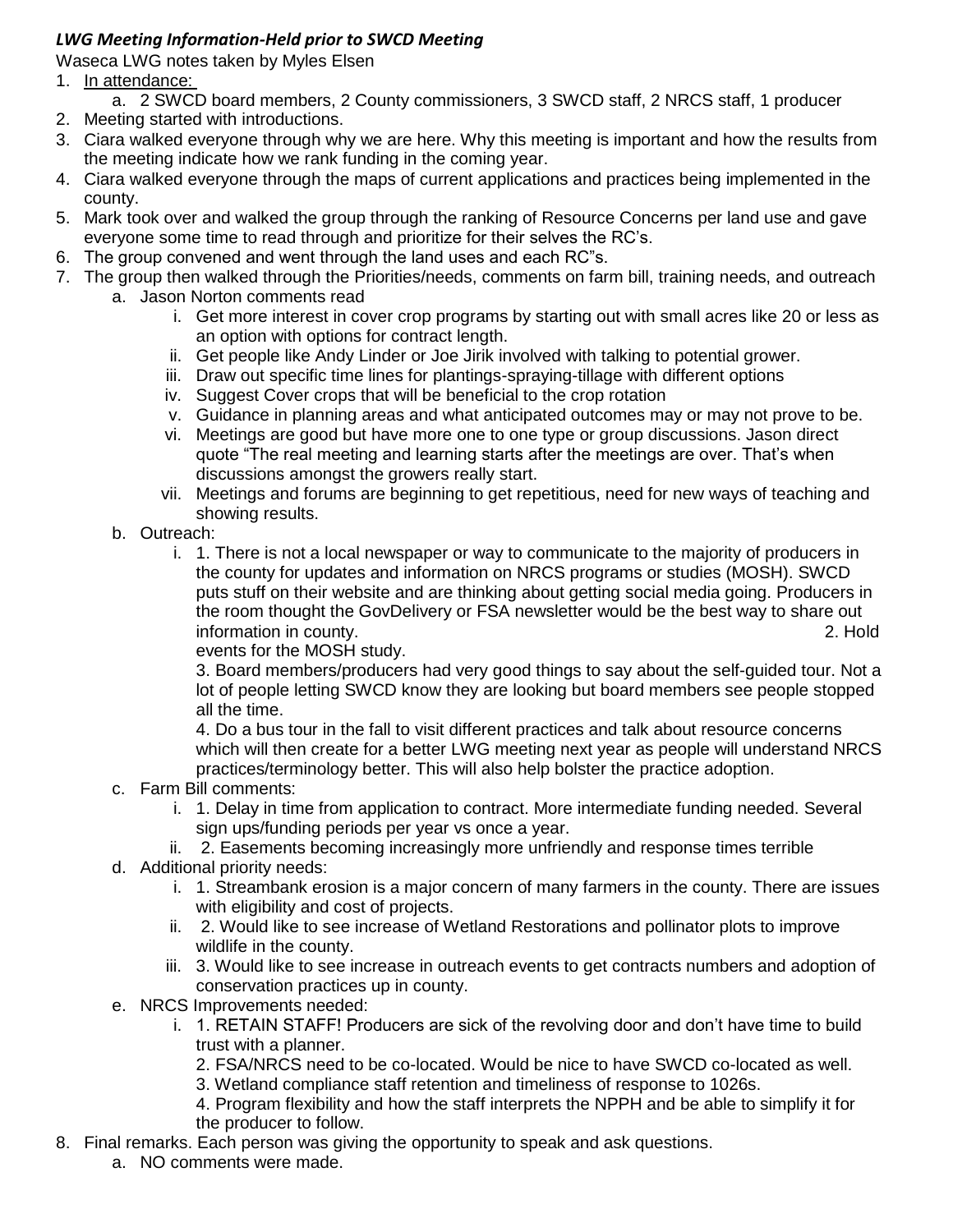#### *LWG Workbook*

Resource Concern Categories should be further prioritized (1- highest priority, 2- 2nd priority, etc.) as identified on worksheet 3. Under the Priority RCC's, the listed resource concerns should also be prioritized (1- highest priority, 2- 2nd priority, etc.). This worksheet does not need to be filled out in its entirety during the LWG meeting, but the NRCS DC will need enough information to complete the prioritization before submitting the workbook.

#### County/Tribe: *ENTER LWG NAME (COUNTY/TRIBE/OTHER)*

| <b>Resource Concern Category (RCC)</b> | <b>Resource Concern (RC)</b>                           | CROP | <b>FOREST</b> | <b>FARMSTEAD</b> | <b>PASTURE</b> |
|----------------------------------------|--------------------------------------------------------|------|---------------|------------------|----------------|
| <b>Air Quality emissions</b>           |                                                        | н    |               | м                |                |
| <b>Air Quality emissions</b>           | Emissions of airborne reactive nitrogen                |      |               |                  |                |
| <b>Air Quality emissions</b>           | Emissions of greenhouse gases - GHGs                   |      |               |                  |                |
| <b>Air Quality emissions</b>           | Emissions of ozone precursors                          |      |               |                  |                |
| <b>Air Quality emissions</b>           | Emissions of particulate matter (PM) and PM precursors |      |               |                  |                |
| <b>Air Quality emissions</b>           | Objectionable odor                                     |      |               |                  |                |

| <b>Aquatic Habitat</b> |                                              |  | N/A |  |
|------------------------|----------------------------------------------|--|-----|--|
| <b>Aquatic Habitat</b> | Aquatic habitat for fish and other organisms |  |     |  |
| <b>Aquatic Habitat</b> | Elevated water temperature                   |  |     |  |

| <b>Concentrated Erosion</b> |                                                             |  |  |
|-----------------------------|-------------------------------------------------------------|--|--|
| <b>Concentrated Erosion</b> | Bank erosion from streams, shorelines, or water conveyances |  |  |
|                             | channels                                                    |  |  |
| <b>Concentrated Erosion</b> | Classic gully erosion                                       |  |  |
| <b>Concentrated Erosion</b> | Ephemeral gully erosion                                     |  |  |

| <b>Degraded Plant Condition</b> |                                         |              |  |  |
|---------------------------------|-----------------------------------------|--------------|--|--|
| <b>Degraded Plant Condition</b> | Plant productivity and health           |              |  |  |
| <b>Degraded Plant Condition</b> | Plant structure and composition         |              |  |  |
|                                 |                                         |              |  |  |
| <b>Field Pesticide Loss</b>     |                                         | $\mathsf{M}$ |  |  |
| <b>Field Pesticide Loss</b>     | Pesticides transported to groundwater   |              |  |  |
| <b>Field Pesticide Loss</b>     | Pesticides transported to surface water |              |  |  |

| <b>Field Sediment, Nutrient, and</b> |  |  |  |
|--------------------------------------|--|--|--|
| <b>Pathogen Loss</b>                 |  |  |  |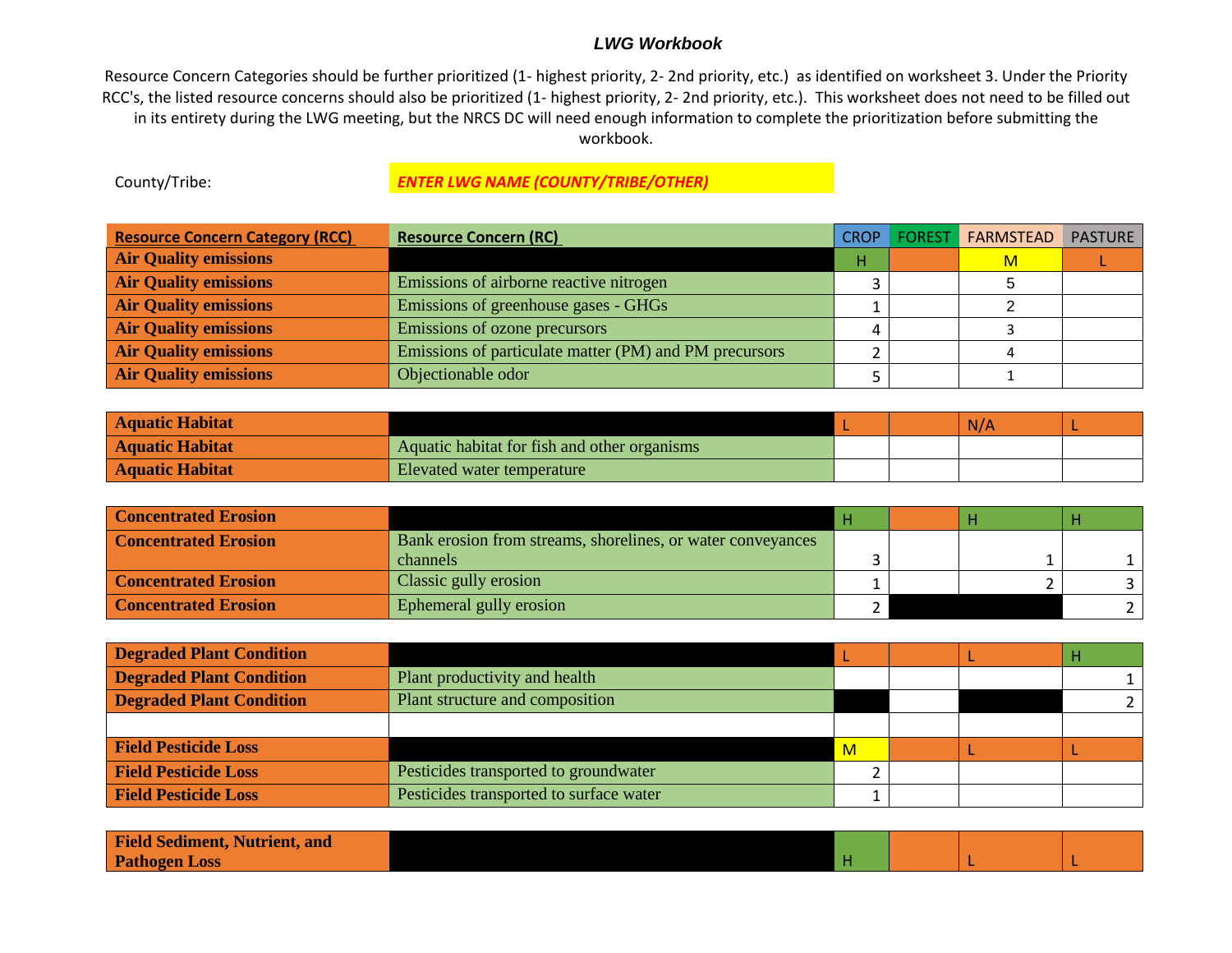| <b>Field Sediment, Nutrient, and</b> | Nutrients transported to groundwater                       |  |  |
|--------------------------------------|------------------------------------------------------------|--|--|
| <b>Pathogen Loss</b>                 |                                                            |  |  |
| <b>Field Sediment, Nutrient, and</b> | Nutrients transported to surface water                     |  |  |
| <b>Pathogen Loss</b>                 |                                                            |  |  |
| <b>Field Sediment, Nutrient, and</b> | Pathogens and chemicals from manure, biosolids, or compost |  |  |
| <b>Pathogen Loss</b>                 | applications transported to groundwater                    |  |  |
| <b>Field Sediment, Nutrient, and</b> | Pathogens and chemicals from manure, biosolids, or compost |  |  |
| <b>Pathogen Loss</b>                 | applications transported to surface water                  |  |  |
| <b>Field Sediment, Nutrient, and</b> | Sediment transported to surface water                      |  |  |
| <b>Pathogen Loss</b>                 |                                                            |  |  |

| <b>Fire Management</b> |                                           |  |  |
|------------------------|-------------------------------------------|--|--|
| <b>Fire Management</b> | Wildfire hazard from biomass accumulation |  |  |

| <b>Inefficient Energy Use</b> |                                                       |  |  |
|-------------------------------|-------------------------------------------------------|--|--|
| <b>Inefficient Energy Use</b> | Energy efficient equipment and facilities             |  |  |
| <b>Inefficient Energy Use</b> | Energy efficient farming/ranching practices and field |  |  |
|                               | operations                                            |  |  |

| <b>Livestock Production Limitation</b> |                                                                | -M- |  |  |
|----------------------------------------|----------------------------------------------------------------|-----|--|--|
| <b>Livestock Production Limitation</b> | Feed and forage balance                                        |     |  |  |
| <b>Livestock Production Limitation</b> | Inadequate livestock shelter                                   |     |  |  |
| <b>Livestock Production Limitation</b> | Inadequate livestock water quantity, quality, and distribution |     |  |  |

| <b>Pest Pressure</b>            |                                           | н | N/A |     |
|---------------------------------|-------------------------------------------|---|-----|-----|
| <b>Pest Pressure</b>            | Plant pest pressure                       |   |     |     |
|                                 |                                           |   |     |     |
| <b>Salt Losses to Water</b>     |                                           |   |     | N/A |
| <b>Salt Losses to Water</b>     | Salt transported to groundwater           |   |     |     |
| <b>Salt Losses to Water</b>     | Salt transported to surface water         |   |     |     |
|                                 |                                           |   |     |     |
| <b>Soil Quality Limitations</b> |                                           | н |     | -H  |
| <b>Soil Quality Limitations</b> | Aggregate instability                     |   |     |     |
| <b>Soil Quality Limitations</b> | Compaction                                | 3 |     |     |
| <b>Soil Quality Limitations</b> | Concentration of salts or other chemicals | 6 |     |     |
| <b>Soil Quality Limitations</b> | Organic matter depletion                  | ີ |     | 3   |
| <b>Soil Quality Limitations</b> | Soil organism habitat loss or degradation | 4 |     | 6   |